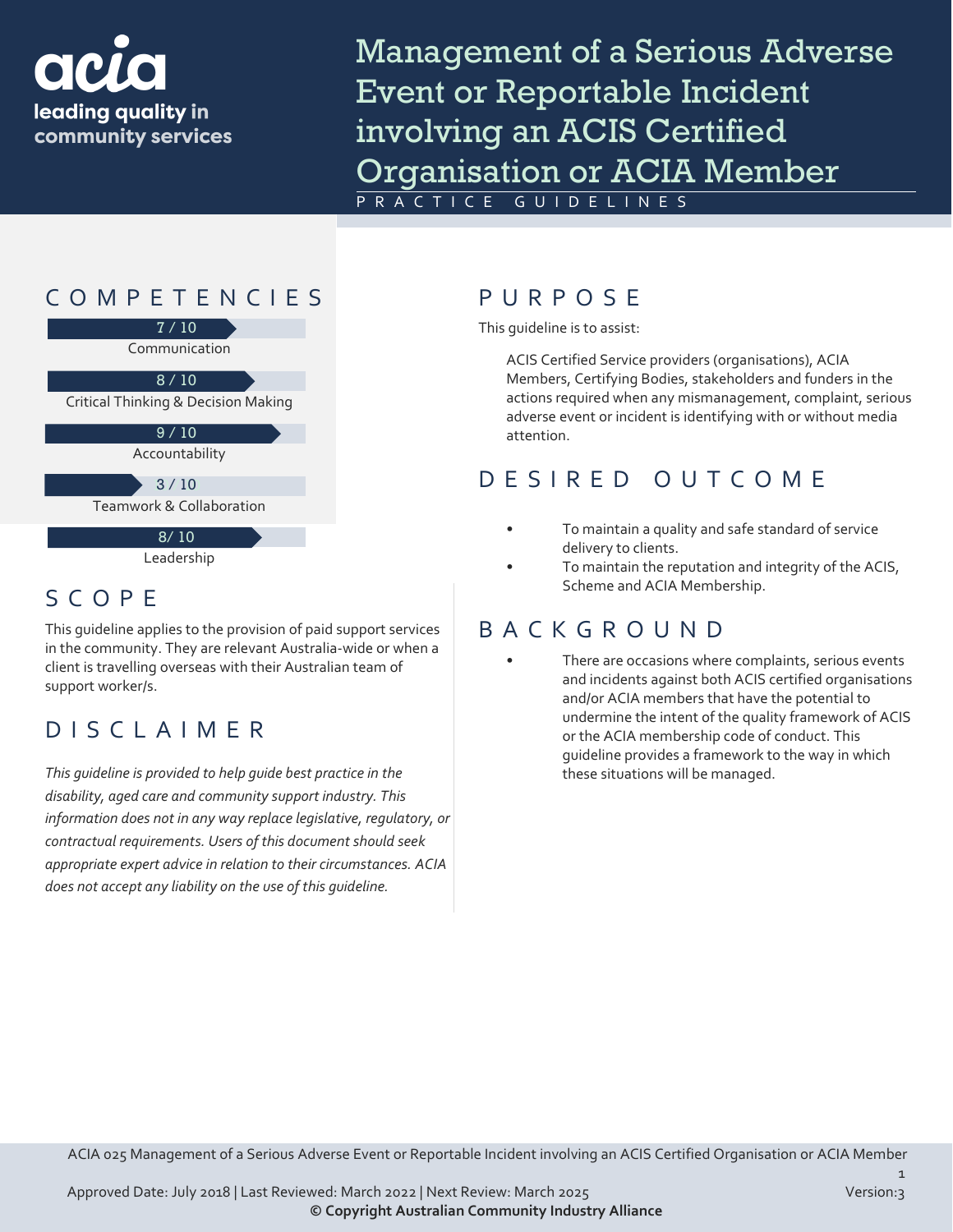#### DEFINITIONS & SUPPORTING INFORMATIO N

**ACIA** is the Australian Community Industry Alliance and owner of ACIS and the scheme

#### **ACIS** is the Australian Community Industry Standards

**ACIS Certified Provider** is a community service organisation that has been certified in complying with all the ACIS by an ACIA trained ACIS auditor.

**Certifying Body** is an organisation that awards credentials to individuals meeting specific competence requirements

**Funding Body** is an organisation or department that provides funds for a purpose.

#### **Serious Adverse Event/ Serious Reportable Incident:**

- Death or a serious injury sustained by a Client, Personnel, family or community member as a result of actions by any of these people that arises during the service provision by the Service Provider;
- Abuse or neglect of a person receiving supports;
- Unlawful sexual or physical contact with, or assault of, a person receiving supports;
- Sexual misconduct committed against, or in the presence of, a person receiving supports, including grooming of the person for sexual activity; or
- The use of a restrictive practice in relation to a person receiving supports, other than where the use is in accordance with an authorisation (however described) of a State or Territory in relation to the person.
- A situation where a report is made by the Service Provider to relevant the government authority where a child or children are at risk of harm;
- Any issue affecting the Service Provider that could result in an impact to the ACIS brand including a potential or actual negative effect on ACIAs reputation or operations, for example as a result of media coverage;
- Significant organisational disruption, mismanagement, or change in ACIS Certification status affecting the Service Provider; and
- The Service Provider's ongoing financial viability is of concern.

**Senior Management Representative/ Key Personnel-**Chairman of the Board, Chief Executive Officer or designated senior executive manager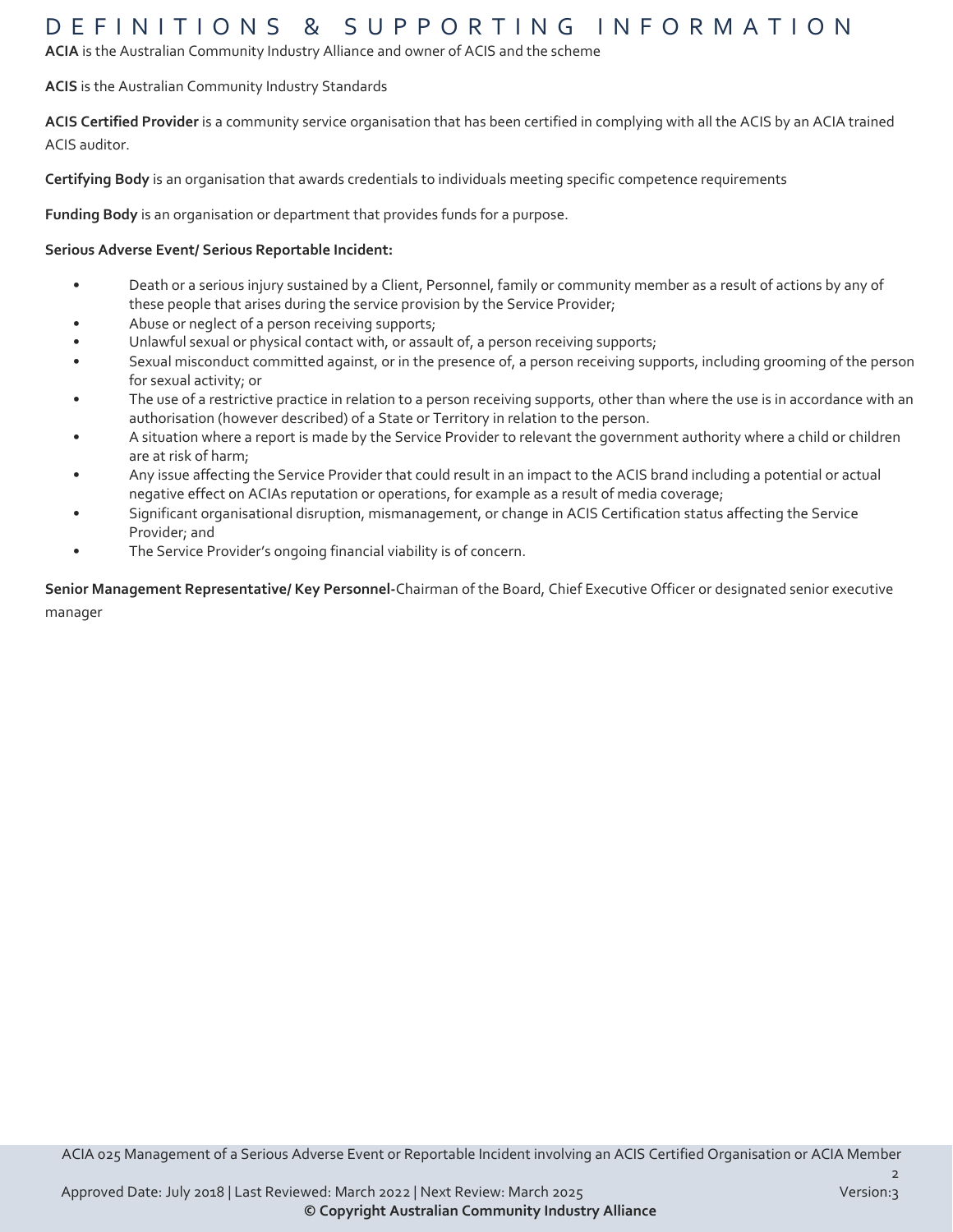# GUIDELINE

Where there is a complaint, serious event or serious incident involving an ACIS Certified provider with or without media attention, the Certifying Body and ACIA will be notified by the organisation.

The Certifying Body will contact the Organisation's Senior Management Representative/ Key Personnel to investigate the matter and where indicated will conduct a short notice audit that shall include at the minimum an on-site audit of the provider, including interviews with the Senior Management Representative of the organisation.

The interviews shall document;

- Management's awareness and views of the allegations;
- What action or actions have been or will be undertaken as a result of the complaint/ event /incident, if any;
- If the complaint/ serious incident/event relates to a suspected criminal matter (e.g., abuse or neglect), confirmation that the provider has notified the police of the incident, as early as practicable. If the provider has not notified the police (or similar authorities) of the incident, then the certification body shall notify ACIA as soon as practicable.

A decision based on the above may be made by the Certifying Body to suspend certification until the matter has been properly investigated. Where ACIS certification is a requirement of a funding contract the organisation should advise the funding body as soon as possible of the certification suspension.

The certification body and ACIA shall continue to undertake all necessary evaluation activities to confirm that the existing certification remains appropriate.

If the criteria for both restoring the suspended certification and satisfactorily closing the complaint or serious event are met, the certified organisation and the certification body shall jointly prepare media release for ACIA's consideration that specifies the following:

- The allegations made, including dates and media organisations (if involved);
- Action taken to investigate the substance of the allegations;
- Whether there are relevant investigations occurring; and
- Whether the substance of the allegations could be confirmed in part or whole, or otherwise.

The actions being the taken by the provider to effectively address these matters in the immediate term, and the actions being taken to prevent these reoccurring in future are taken into consideration as evidence.

If a joint media release is required it shall not be issued until ACIA has been afforded the opportunity to comment. The joint media release should normally be issued within four weeks of the decision to continue certification.

If the criteria for one or both of restoring the suspended certification and closing the complaint or serious event are not met within three months following publication of the allegations, then the certification shall be withdrawn.

Upon withdrawal of certification, the Certification Body shall work with ACIA to issue a joint (co-badged) media release noting that the certificate has not been restored, and to contact ACIA if any affected party would like further information. The joint media release shall be issued no later than four weeks following withdrawal of certification.

Any subsequent certification application from the provider shall be regarded as an initial application.

When there is disagreement with the outcome decided, despite parties working cooperatively to resolve the situation, the matter can then be referred to the ACIA appeal process. This will involve the matter to be addressed to the attention of the ACIA President/ Chairman for resolution by the ACIA Board.

ACIA 025 Management of a Serious Adverse Event or Reportable Incident involving an ACIS Certified Organisation or ACIA Member